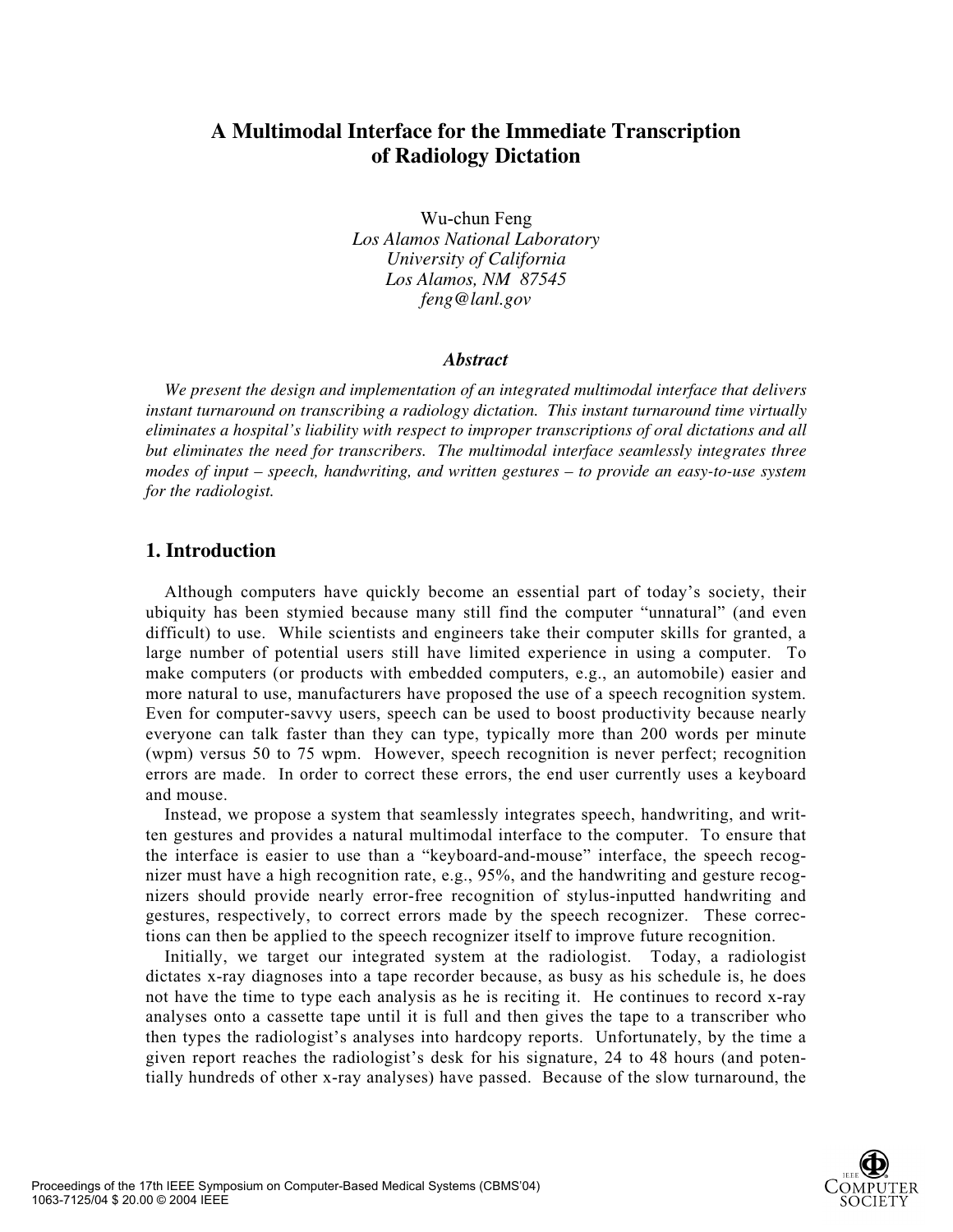radiologist cannot be expected to remember exactly what he said and for which x-ray. Consequently, this increases the liability to the hospital because the radiologist must place blind faith in the transcriber's competence. So, if the transcriber inadvertently types "left ventricle" instead of "right ventricle" because the last several transcribed analyses referred to the *left* side of the body, the radiologist is held accountable because his signature appears on the report, not the transcriber's. Our proposed system (which seamlessly integrates different modes of input, i.e., speech, handwriting, and written gestures) eliminates the 24- to 48-hour turnaround time by allowing the radiologist to dictate his analysis into a speech recognizer and then quickly correct any errors, or even re-organize the report, using the handwriting and written-gesture recognizers.

## **2. Recognition systems**

While there exist several commercial speech-recognition products (e.g., IBM's Via-Voice and Dragon System's Naturally Speaking) as well as gesture and handwritingrecognition products (e.g., Palm Pilot and Apple's now-defunct Newton), none have *seamlessly* integrated all three aspects, i.e., speech, handwriting, and written gestures, into a single package. The above products are standalone technologies that could benefit from appropriately leveraging the other technologies, as we show in this paper.

For instance, personal digital assistants (PDAs) like the Palm Pilot work wonderfully as daily organizers, but beyond that, they are not that natural or efficient to use, particularly for anything involved like radiology dictation or e-mail. A speech recognizer on such a device has the potential to greatly increase productivity. (Who really wants to use the error-prone Graffiti alphabet of the Palm Pilot to slowly write an email with a stylus when it can be quickly dictated with a speech recognizer?)

#### **2.1. Speech recognition**

To ensure accurate, but still high-speed, speech recognition, we use a more "primitive" recognizer based on discrete speech (i.e., talking like a robot) rather than one based on continuous speech. Though continuous speech is what we are used to, consciously placing a nearly imperceptible pause between spoken words can improve recognition accuracy by as much as 30%, thus reducing the need to make corrections after dictation. In addition, to allow the speech recognizer to operate in environments with significant ambient noise, e.g., the "garage-door" radiology room of the hospital that we tested this system, we use a directional microphone to minimize the pick-up of background noise and a bandwidth-pass filter in the speech recognizer itself to catch and eliminate any low- and high-frequency noise that manages to sneak-in through the microphone.

### **2.2. Handwriting and written-gesture recognition**

Our handwriting and gesture recognizers provide real-time feedback to the radiologist, i.e., the writing is recognized as it is being written [1,4]. To enable real-time response, the system captures the temporal (or dynamic) information as the radiologist writes. Examples of temporal information include the *number* of strokes, the *order* of the strokes, the *direction* of the strokes, and the *speed* of the strokes (where a stroke is defined as the writing from the pen-down position to pen-up position). Although this information complicates the recognition process, it substantially improves recognition accuracy

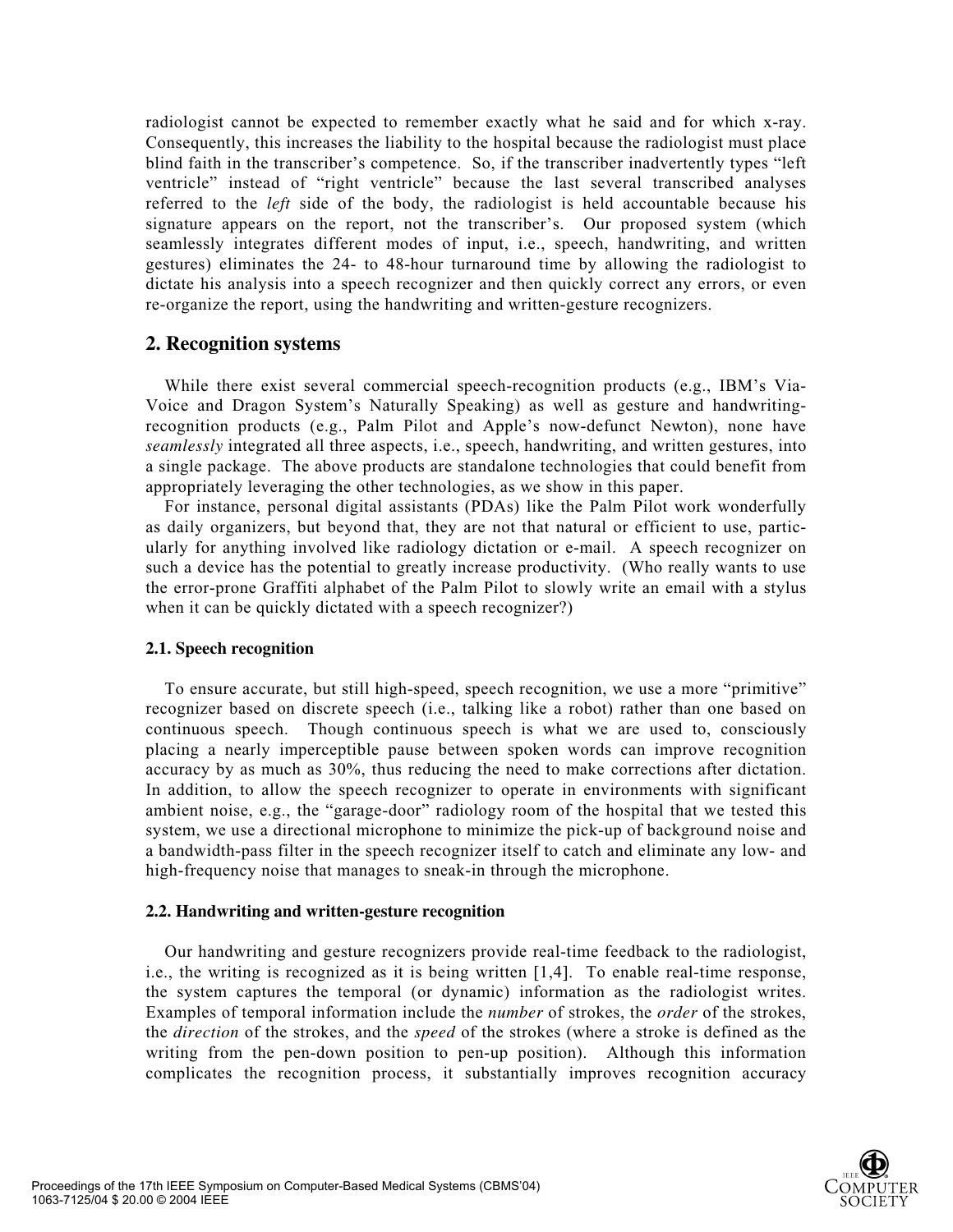because a user's writing variations may not be apparent in static images of the writing. For example, the letter *M* may be written with one to four strokes in a variety of stroke orders or directions but appears the same when completed.

In our handwriting recognizer, handwriting strokes make up alphanumeric characters and symbols that are in a fixed orientation and represent that character or symbol. While technology currently exists for cursive-script recognition of alphanumeric characters and symbols; our integrated speech, handwriting, and gesture prototype uses a handwriting recognizer based on printing in order to provide faster and nearly error-free recognition.

The recognition of hand-generated symbols can be generalized to handle symbols other than handwritten ASCII characters. Examples include shorthand, editing symbols, and flow-chart symbols [2, 3]. With handwriting, the recognition of written ASCII characters depends on shape consistency (i.e., the difference between the same symbol produced at different times is less than the difference between different symbols). However, this approach does not necessarily work for written-gesture recognition because there are symbols that violate shape consistency yet are still recognizable as the same symbol by the human eye. For example, the human eye recognizes the commonly used arrow symbol, as shown in Figure 1, even though it

may vary in size and orientation.

Since the difference measures and feature analyses for handwriting recognition do not always work for gesture recognition, we introduce new measures and analyses to account for the following gestural variations: non-linear scaling, rotation, and direction reversal.

The vocabulary of our gesture recognizer consists of a *gesture alphabet* and *gesture commands*. Unlike the handwriting alphabet, the gesture alphabet has no fixed set of gestures defined and used by the general population. Based on a paper-and-pencil study of

gestures [5], a representative set of gestures for an initial gesture alphabet is shown in Figure 2.

Without any context, a gesture by itself does not necessarily have any meaning. In addition, several gestures may be combined in sequence, similar to the way that characters are put together to form a word. For instance, a circle gesture can be used to select a word, followed by a delete gesture to remove the selected word.



Figure 1. Sample arrows

Figure 2. Basic gesture alphabet

### **3. A multimodal interface for radiology transcription**

A text editor serves as the integration point for our multimodal interface for transcription. The editor (via our speech recognizer) takes speech as its initial input. The speech recognizer then converts the spoken words into visible characters and words on a liquid-crystal display (LCD) or into editing commands (like those found in the Unix vim or emacs text editors). Handwriting, gestures, and even speech, can then be used to correct any speech-recognition errors that occurred during dictation.

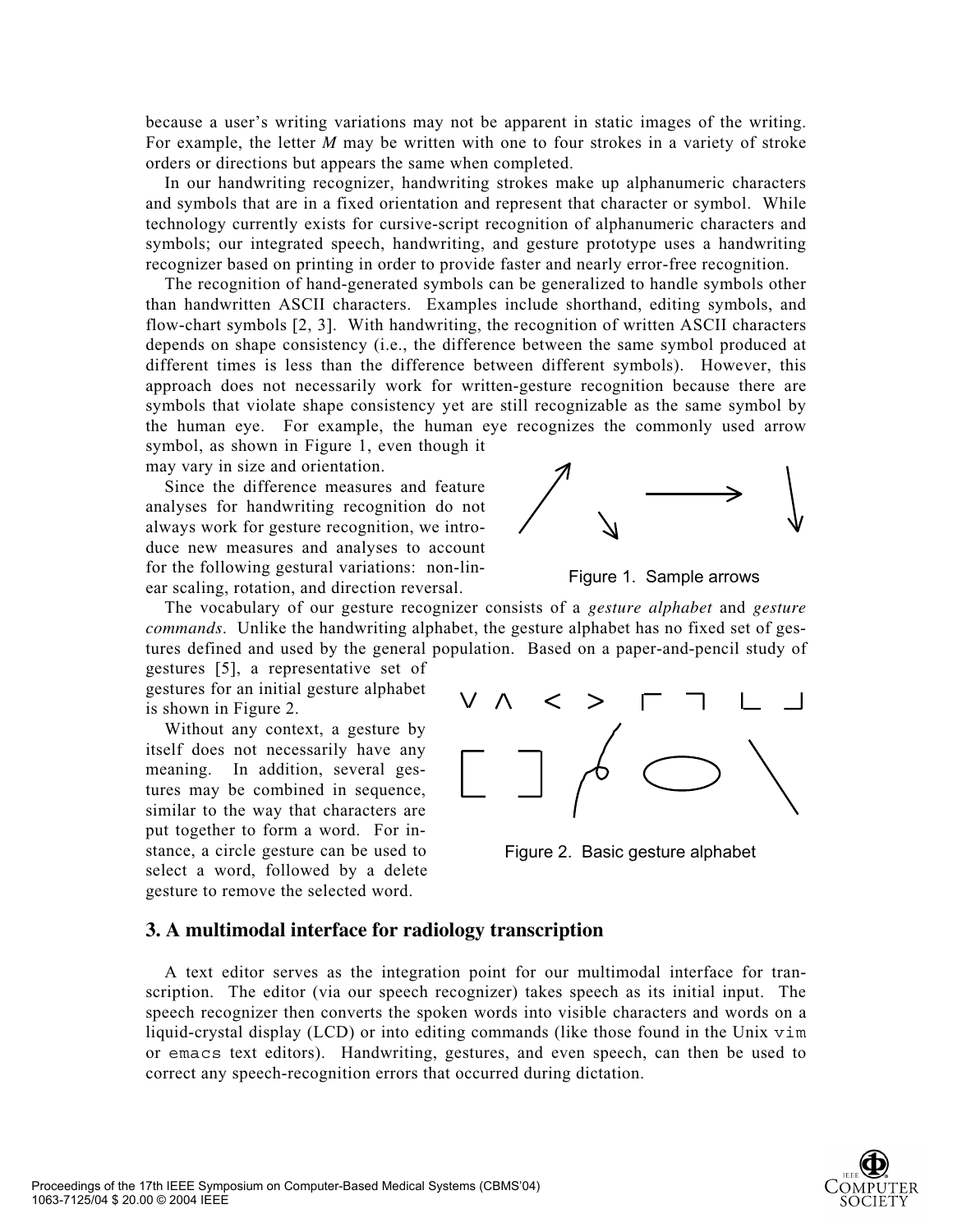Figure 3 shows a screen dump of our multimodal interface, running on a lowresolution prototype of a tablet PC with a slow 100- MHz processor to demonstrate that the multimodal interface could eventually be run on a web pad or even a PDA. Starting from the top of the interface and working downward, the interface consists of a title bar, menu bar, status bar, handwriting/gesture window, and speech/gesture



Figure 3. Multimodal interface for transcription

window. To begin dictation, the user must first turn on the microphone by tapping on the "mic off," thereby changing the status to "mic on." As the user dictates, the recognized words appear in the speech/gesture window. When the user wants to stop dictating, he taps on "mic on" to change the status back to "mic off."

The user may then correct speech-recognition errors using speech in the speech/gesture window, handwritten ASCII characters in the handwriting/gesture window, or the following "selection gestures" in either window  $-$  [, ],  $\Gamma$ ,  $\Box$ ,  $\bigcirc$   $-$  coupled with one of the following "editing gestures":  $\sigma$ ,  $\rightarrow$ ,  $\rightarrow$ ,  $\searrow$ .

The selection gestures choose (i.e., "mark" in reverse video) a region of text. For example, Figure 4 shows how  $\Gamma$  and  $\Gamma$  are used to select a linear sequence of text, starting before the word "There" and ending after the word "surgery." (Figure 6 shows the resulting selected text in reverse video.) Similarly, the corner gestures, i.e.,  $\Gamma$  and , select a linear sequence of complete lines, and the circle gesture quickly selects a word or set of words, as shown in Figure 5.

 $\sigma$ ,  $\sigma$ ,  $\rightarrow$  ,  $\searrow$  are gestures for editing regions of text that have been marked (in reverse video) by one of the selection gestures; hence, we denote them to be editing gestures. The delete ( $\sim$ ) gesture removes a region of selected text, e.g., the previously selected text from Figure 4 that now appears in reverse video in Figure 6. Using the question-mark ( $\epsilon$ ) gesture on a given word pops up a drop-down menu of alternative words that the speech recognizer had considered before selecting the given word. When a word is misrecognized, oftentimes the correct word will be found in this alternative-word list. Figure 7 illustrates how the arrow  $\Rightarrow$  ) gesture is used to move selected text, e.g., the word that was selected in Figure 5. (It could have also been used to move, instead of delete, the selected text from Figure 4.) Alternatively, when only one word needs to be deleted, rather than selecting and then deleting the word, the user can simply point to the word and say, "Delete this." Finally, the line  $(\searrow)$  gesture can be used like the arrow gesture to move selected text, but it can also be used in a couple of other ways when text has not been selected. First, when drawn as a horizontal line over a word or sequence of words, the text editor deletes those words. Second, when drawn as a vertical line (typically between two words), the editor breaks the line of text at the vertical line and inserts a carriage return, thus splitting the line of text into two.

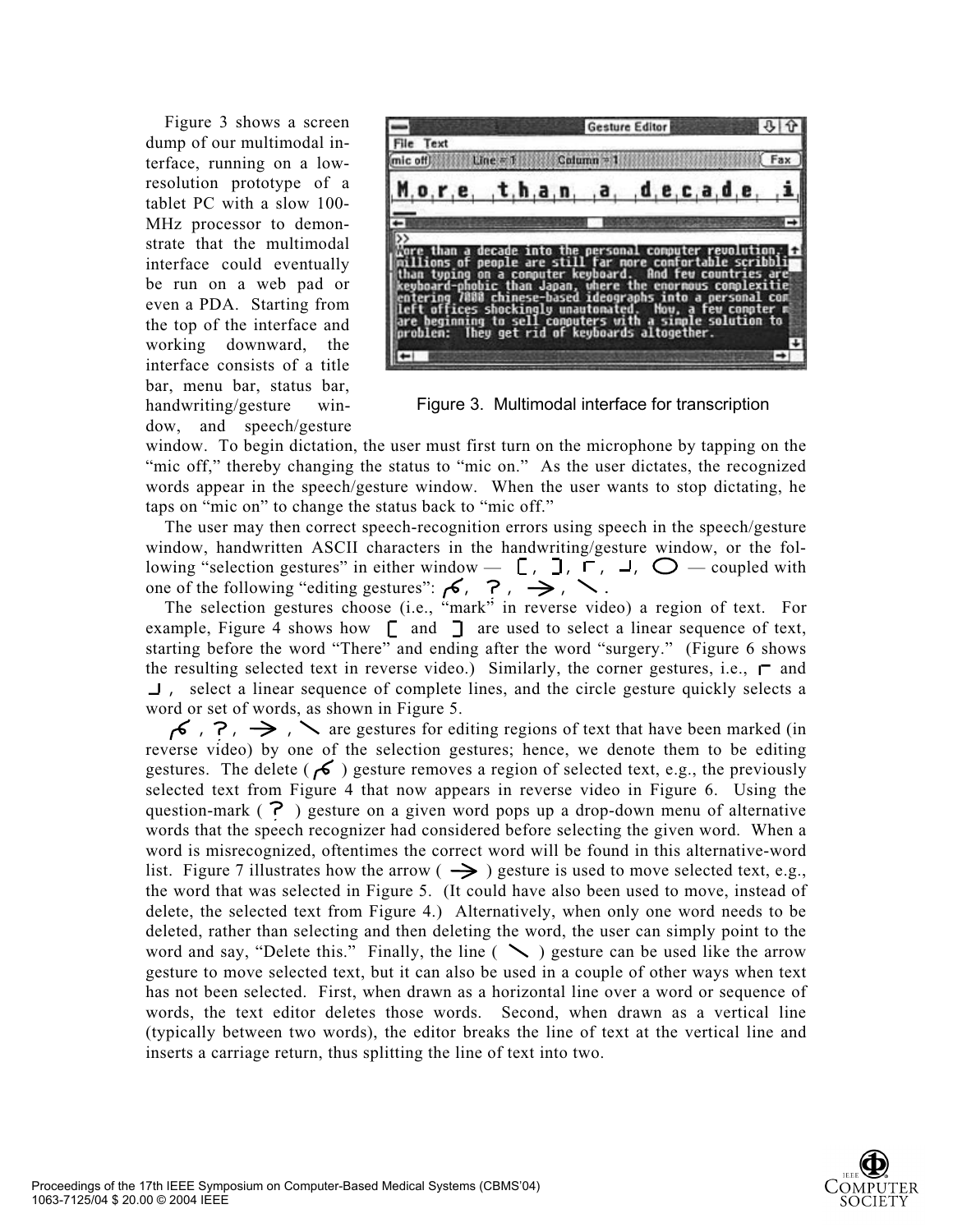

Figure 4. Bracket gestures: Selecting a linear sequence of text



Figure 6. Delete gesture: Removing the selected region of text

Figure 5. Circle gesture: Selecting a region of word(s)

**Gesture Editor** 

再加



Figure 7. Arrow gesture: Moving a selected region of text

Two other miscellaneous, but key, gestures are  $\geq$  and  $\bigcup$ . The  $\geq$  gesture is for the *playback* of the user's dictation. If  $\geq$  is invoked with a marked region, then the marked region is played back for the radiologist to listen to. Otherwise, the region around the current position of the cursor is played back for the radiologist. Lastly, the  $\mathcal{U}$  gesture will *undo* the most recent action.

### **4. Case study**

To assess the usability of our multimodal interface, we deployed and tested our integrated system at a leading academic research hospital. For the period of a week, five radiologists graciously served as our test subjects. All the test subjects were middle-aged. Four were effectively native English speakers; one had a very thick European accent.

Prior to introducing the test subjects to our system, each subject went through 30-45 minutes of speaking reference text (using discrete speech) into our speech recognizer. This exercise served to enhance speech recognition (i.e., minimize recognition errors) by